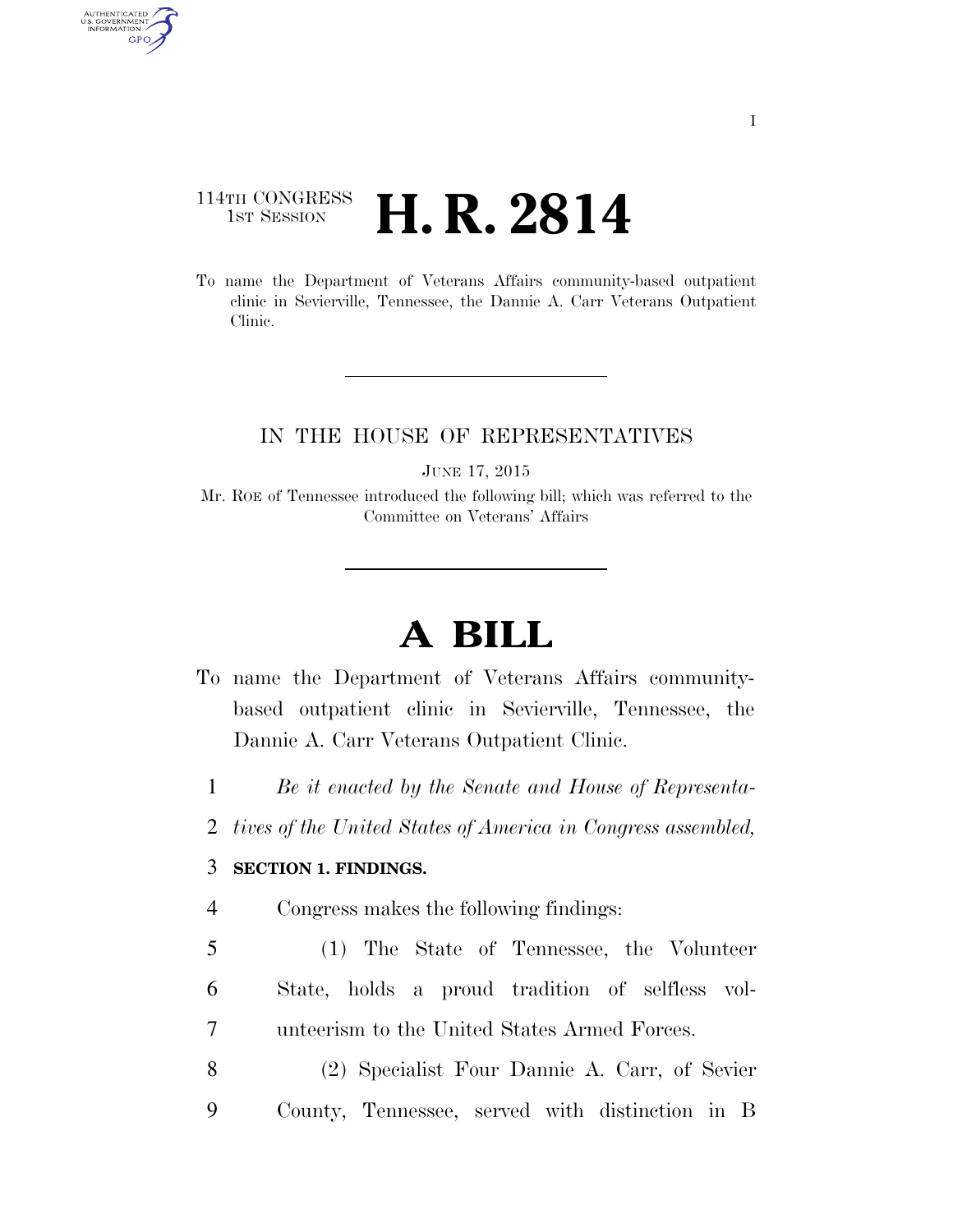| $\mathbf{1}$   | Company, 2nd Battalion, 7th Cavalry Regiment, 1st      |
|----------------|--------------------------------------------------------|
| $\overline{2}$ | Cavalry Division during the Vietnam War in defense     |
| 3              | of the United States.                                  |
| $\overline{4}$ | (3) Specialist Four Dannie A. Carr, twice              |
| 5              | wounded in battle and later killed in action by artil- |
| 6              | lery fire on July 3, $1969$ , has been duly recognized |
| 7              | by the Army, having been awarded the Bronze Star       |
| 8              | for Valor and the Purple Heart.                        |
| 9              | (4) The heroism of Dannie A. Carr is well              |
| 10             | known and held in high regard within the commu-        |
| 11             | nity of Sevier County, Tennessee.                      |
| 12             | (5) The municipalities of Pittman Center,              |
| 13             | Sevierville, Pigeon Forge, Gatlinburg, and Sevier      |
| 14             | County have agreed to and passed resolutions sup-      |
| 15             | porting the renaming of the Department of Veterans     |
| 16             | Affairs community-based outpatient clinic in Sevier    |
| 17             | County, Tennessee, in honor of Specialist Four         |
| 18             | Dannie Arthur Carr.                                    |
|                |                                                        |
| 19             | SEC. 2. NAME OF DEPARTMENT OF VETERANS AFFAIRS         |
| 20             | COMMUNITY-BASED OUTPATIENT CLINIC,                     |
| 21             | SEVIERVILLE, TENNESSEE.                                |
| 22             | The Department of Veterans Affairs community-          |
| 23             | based outpatient clinic located at 1124 Blanton Drive, |